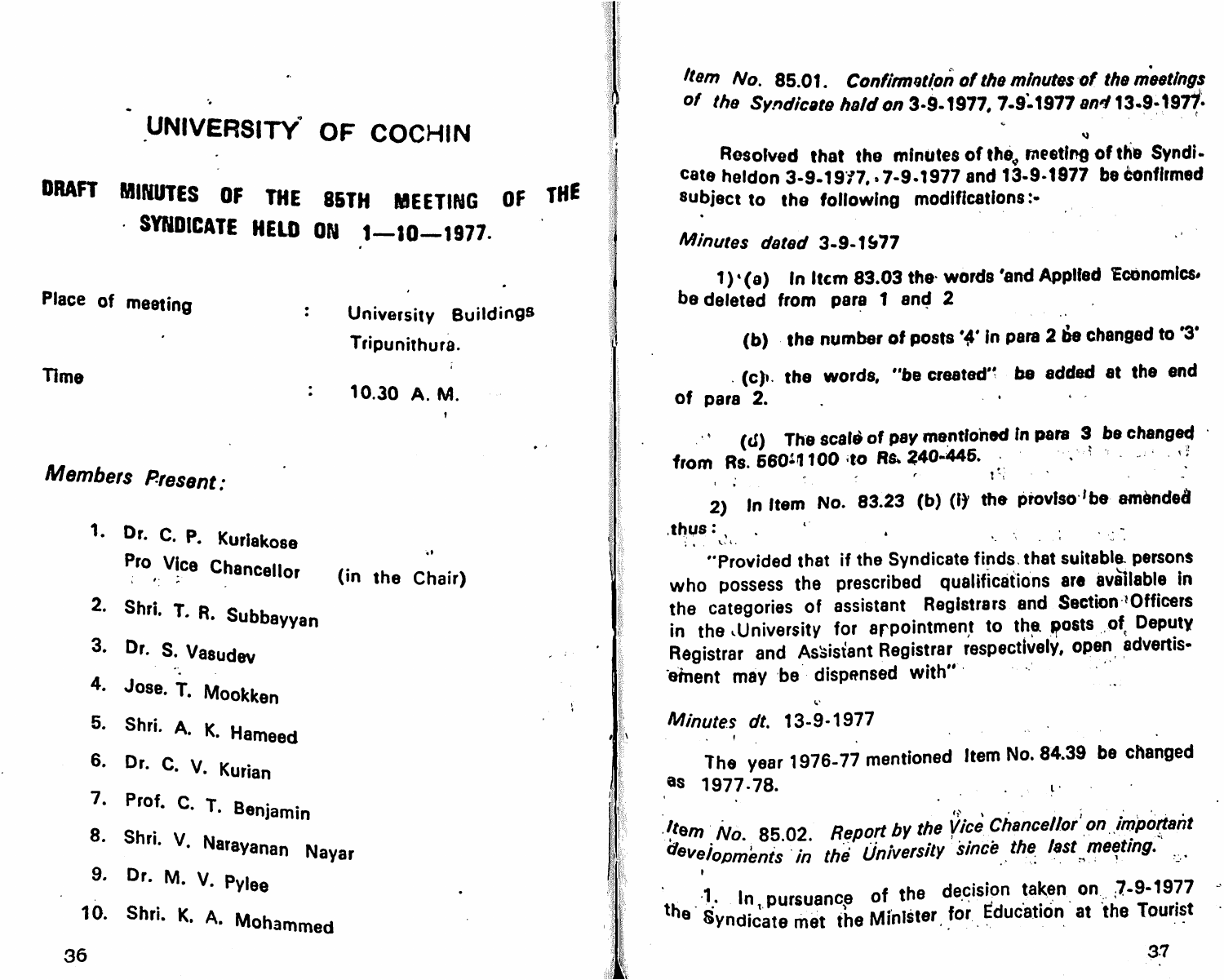Bungalow, Alwaye. The minutes of the discussions is appended (Appendix 1)

 $\rightarrow$  2. A, Special meeting of the Academic Council has been convened for 7-10-1977.

3. The following new courses have been started in the University Departments.

one on a." M.Sc. in Applied Chemistry

b. M.Sc. in Applied Mathematics

c. B.Tech. in Polymer Science & Rubber Technology

d. Post Graduate Certificate course in French. German and Russian languages.

e. The terms and conditions for the visit of Prof. Dr. Gatzer from Rostock University under the Indo-GDR Cultural Exchange Programme have been modified as follows, at the instance of the UGC.

Pay Rs. 1750/- p. m in the scale Rs. 1250-1750  $\overline{D.A}$  Rs. 303/- p. m

 $\bigcirc$ Free accommodation  $\bigcirc$ 

 $\frac{1}{2}$  Free transport

Medical Facilities as admissible to University emp.

The Syndicate ratified the above terms and conditions for Prof. Dr. Gatzer.

4. The Head of the Department of Hindi sent up a proppsal that, in view of the small No. of applicants for M. A Degree Course in Hindi, the minimum marks for admission be relaxed.

The Syndicate resolved that the matter be placed before the Academic Council.

Shri. V. Narayanan Nayar expressed concern about the reported missing of a file relating to "E' type quarters and suggested that the Registrar make an enquiry, He also suggested that the procedure for admission to the various courses be reviewed at a meeting of the Heads of Departments and the proposals studied by the Syndicate and Pleced before the Academic Council.

Item No. 85, 03. Minutes of the meeting of the Industriel Liaison Committee—consideration of (Item No. 3 in the Agenda for the meeting on 3-9-1977)

The Syndicate considered the minutes of the meeting of the Industrial Liaison Committee held on 23-7-1977.

this item be déferred for further Resolved that consideration.

 $(Ac.)$ 

Item No. 85. 04. Ways and Means position of the University (Item No. 42 in the Agenda for the meeting on 6-8-1977)

The Syndicate examined the ways and means position of the University.

Resolved that this item be deferred for further consideration.

 $(Fin.)$ 

<u>ဒ္ဓဓ</u>

Item No. 85, 05. Minutes of the meeting of the Library Advisory Committee (Item No. 6 in the Agenda)

The Syndicate considered the minutes of the Library Advisory committee held on 24-1-1977.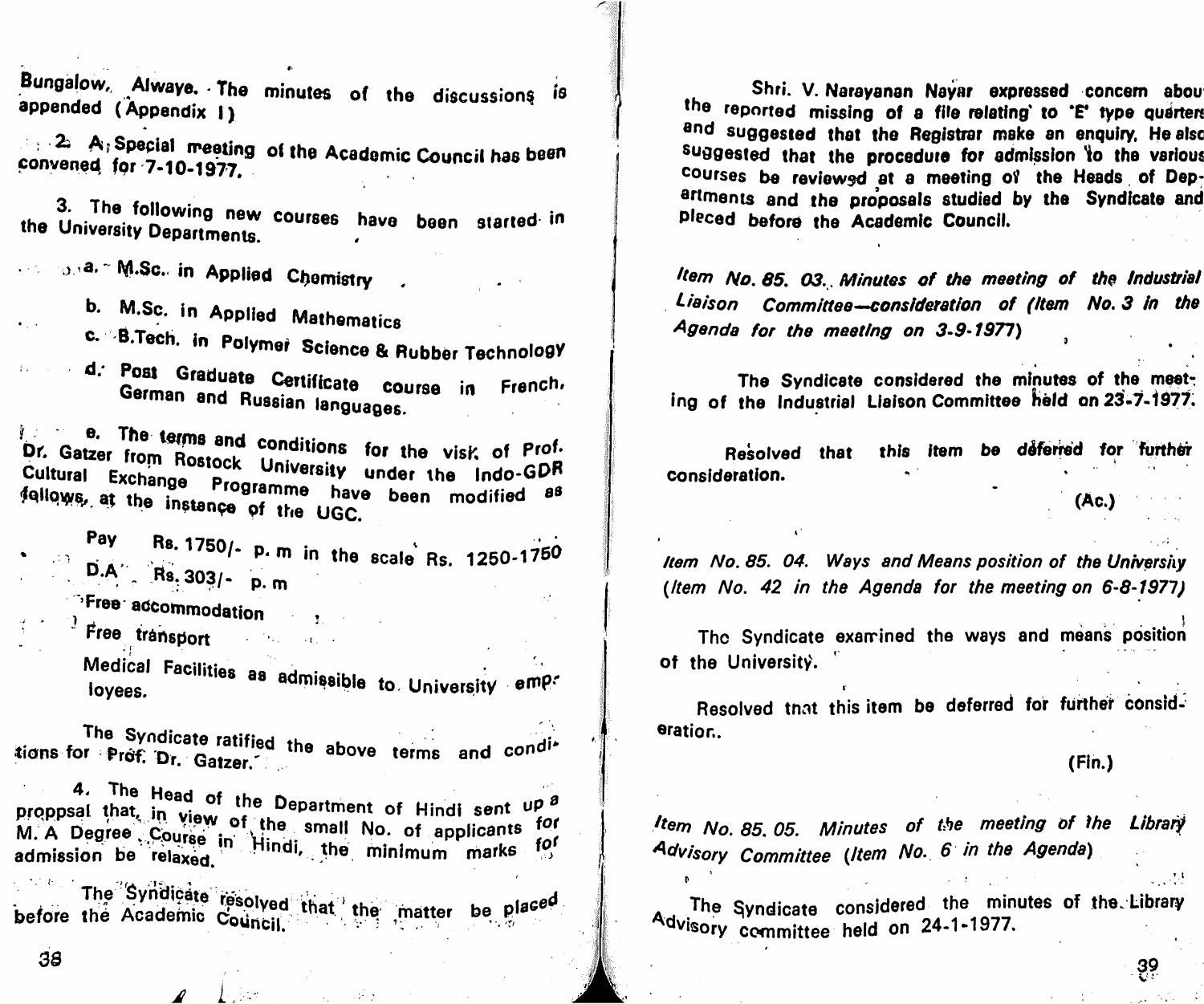Resolved that; .  $\bullet$ 

1) The ppsts as detailed below be created during the current year or provided for in the Budget for 1978-79. as the case may be:-

| Name of the post<br>with scale of pay                         | post to be<br>created during<br>the current<br>year by dive-<br>rsion of funds | posts to .be<br>provided for in<br>the Budget for<br>1978-79. |
|---------------------------------------------------------------|--------------------------------------------------------------------------------|---------------------------------------------------------------|
| Assistant Librarian<br>Gr. 1 on Rs. 560-1100                  | <b>Nil</b>                                                                     |                                                               |
| Reference Assistant<br>on Rs. 410-715                         |                                                                                |                                                               |
| <b>Technical Assistant</b><br>on Rs. 285-550                  |                                                                                |                                                               |
| Library Assistant<br>Gr. I on Rs. 240-445<br>Library Peons on |                                                                                |                                                               |
| Rs. 196-265                                                   | 3                                                                              | 3                                                             |
| Chowkidars on<br>Rs. 196-265                                  | $\mathbf 2$                                                                    | Nil                                                           |

∠y the appointment of Gardeners, for the purpose,<br>the entire campus at Trikkakara be examined in detail

3) The overdue charge per book after the due date  $\sigma^{\text{f}}$ we return to the University be Ps. 25 per day.

4) The Institution Membership fee be raised from **r.s.** 100/- to Rs.  $500/$ - ...

University who borrow books, from the teachers Library be required to denosit a sum of the University  $\sim$  apposit a sum of Rs. 25/- . each. 5) All individuals members except the teachers of the

Item No. 85. 06. Special allowance for additional work in connection with the pre-audit of bills in the Enjineering College, Trichur (Item No. 7 in the Agenda),  $\frac{1}{2}$ 

The Syndicate considered whether the persons deputed<br>to the Engineering College, Trichur from March 1977 to 15th July 1977 may be paid a special pay at the rate  $15$ th July 1977 may be paid a special pay  $20\%$  of their basic pay in view of the envelope  $\frac{1}{2}$ arduous nature of work done by them in connection with the pre-audit of the Engineering college Bills, along with<br>the recommendations of the Standing' Committee of the wie recommendations of the Standing Cornelis Cornelis Cornelis Cornelis Cornelis Cornelis Cornelis Cornelis Cornelis Cornelis Cornelis Cornelis Cornelis Cornelis Cornelis Cornelis Cornelis Cornelis Cornelis Cornelis Cornel Syndicate on Staff and Establishment and Finance, Works & Purchase.

Resolved that the request be declined

o''

'

Item No. 85. 07. Vice Chancellor's enrolment in the University provident fund-Resolution of the Association of Indian Universities - Recommendation (Item No. 8 in the Agenda)

The Syndicate conside ed the resolution adopted by the 52nd Annual Meeting of the Association of Indian Universities held in January 1977 that "the appointing authority should make a Vice Chancellor a member of teacauthority should make a Vice Chancellor a member on<br>http://www.assignation.com/shouldnt-fund-cumhers and employees contributory<br>Null and employees bility to receive at the end of the term of the employers'<br>
matching contributions" along with the existing rules and **Tatching contributions** along with the existence of the Syndi-**Prommondations of the Standing Committee of the System of the System of the System of the System of the System of the System of the System of the System of the System of the System of the System of the System of the Syste** cate on Staff and Establishment.

**Resolved that the resolution be recorded.**  $\psi_{i,j}$  is the first that the lesonation as represented.

41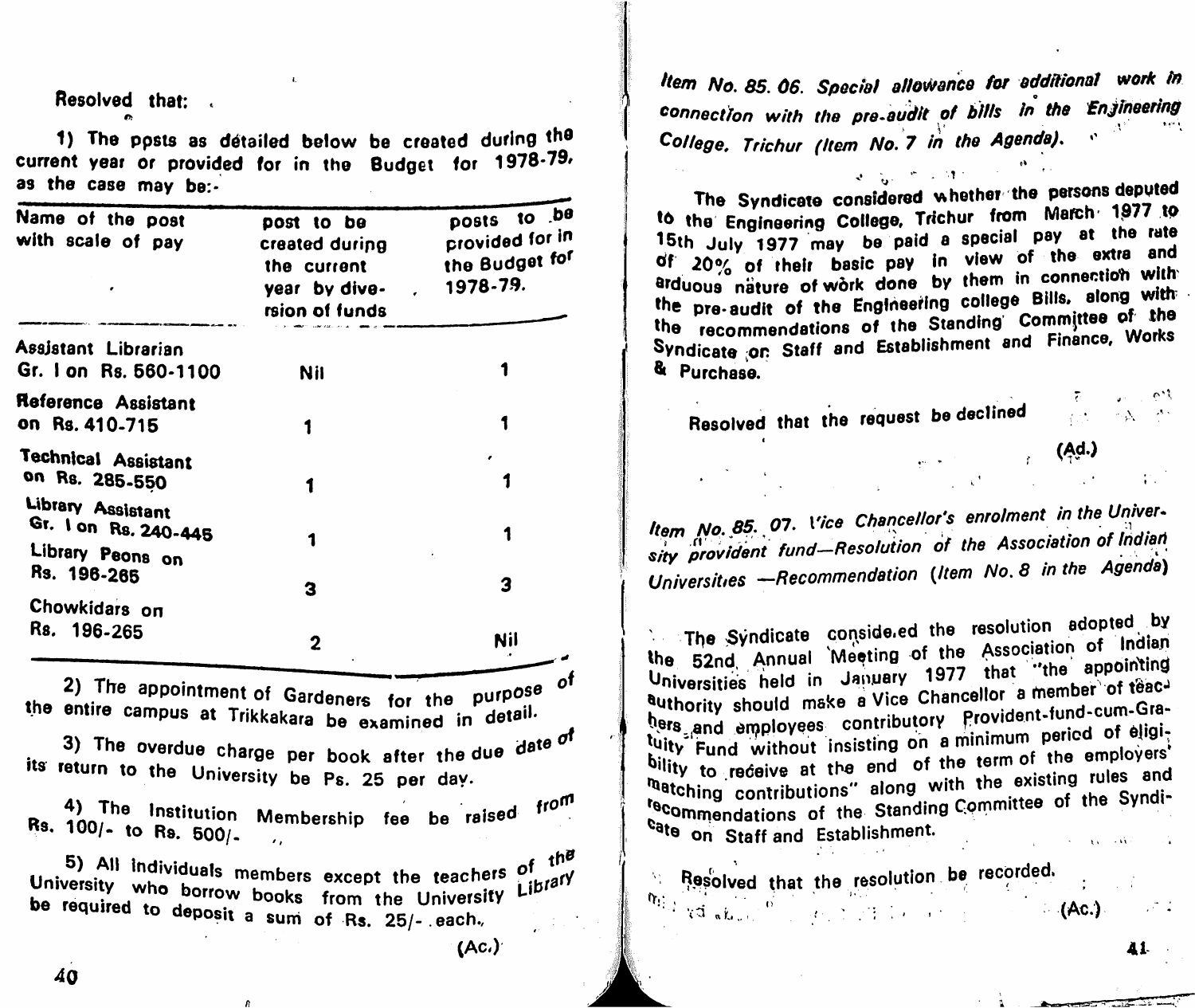Item No. 85.08. Implementation of ratio 15:1 between Assistants and Typist! Stenographers for promotion as Sect, ion Officer (Item No. 9 in the Agenda)

The Syndicate considered again its earlier decision regarding implementation of ratio 15:1 between Assistants and Typist/ Stenographers for promotion as Section Officefe

Resolved that the Staff and Establishment Committee should consider the matter in detail with reference to the relevant orders of Government and the decisions of Kerala and Calicut Universities

Item No. 85.09. Higher Grade to Drivers (Item No. 10 in the Agenday

The Syndicate considered again the question of granting special grade to Drivers of the University.

Resolved that the item be deferred for further consider ration.

 $(Ad.)$ 

 $(Ad.)$ 

Item No. 85.10. Demands of the Joint Action Council of Employees Unions-consideration of the remaining pending cases mentioned in the Memorandum. Resolved that the item be deferred for further consider

ration.  $\label{eq:1} \hat{T}(\cdot,\tau) = \hat{\gamma}(\cdot,\tau) \cdot \hat{\gamma}(\cdot,\tau)$  $\sim$  (Ad.)  $\leq \mathbb{R}^{n^{1/2}}$  $\label{eq:2.1} \mathbb{E}(\mathbf{G}\mathbf{x}) = \mathbb{E}[\mathbf{x}^{\text{max}}_{\mathbf{x}} \mathbf{x}^{\text{max}}_{\mathbf{x}} \mathbf{x}^{\text{max}}_{\mathbf{x}} \mathbf{x}^{\text{max}}_{\mathbf{x}} \mathbf{x}^{\text{max}}_{\mathbf{x}} \mathbf{x}^{\text{max}}_{\mathbf{x}} \mathbf{x}^{\text{max}}_{\mathbf{x}} \mathbf{x}^{\text{max}}_{\mathbf{x}} \mathbf{x}^{\text{max}}_{\mathbf{x}} \mathbf{x}^{\text{max}}_{\mathbf{x}} \mathbf{x}^{\text{max}}_{\mathbf{x}} \$ ltem No. 85.11. Special trip of University Bus on 20 3.71 to Mavelikara (Item No. 12 in the Agenda)

The Syndicate considered the request of Shill Balasubramoniam that a sum of Rs. 200/- remitted, by him  $42$ 

being advance towards hire charges of the University Bus for its special trip to Mavelikara consequent on the demise of Shri. G. Sivankutty Nair. formerly Research Officer. Dept. of Marine Sciences may be refunded to him in View of the Precedents in the Matter along with the recommendation of the University Engineer and Standing Committee of the Syndicate on Finance, Works & Purchase.

Resolved that the recommendation of the University Engineer be accepted and Rs. 200/- remitted by Shri. P. Balasubramaniam be refunded.

 $(Ad.)$ 

llem No. 85. 12. Dr. P. N. Krishnan Nambisan, Reader Department of Marine Sciences-Acceptance of Fellowship -Treating of the period as on deputation (Item N'o. 13 in the Agenda)

The Syndicate considered the request of Dr. P. N. Krishnan Nambisan, Reader in Chemical Oceanography that he may be granted duty leave for accepting Alexander Von Humboldt Fellowship from 31-10-1977 to 13-12-1978.

Resolved that the matter be deferred for further consideration at the next meeting.

 $(Ad)$ 

43

Item No. 85. 13. Dept, of Ship Technology-Educational Tour to Idikki, Mumnar etc. (Item No. 14 in the Agenda)

The Syndicate considered the request of the Head of the Department of Ship Technology that bill for Rs. 1386.50 from M/s. Charley Travels Cochin towards charges in conhection with the study-cum educational tour connected by the B.Tech. students and staff of the Department on 13th to 15th April 1977 which forms part of the Industrial visits included in the curriculum for the course along with the te wuen in the curriculum for the committee on Finance, Works & Purchase.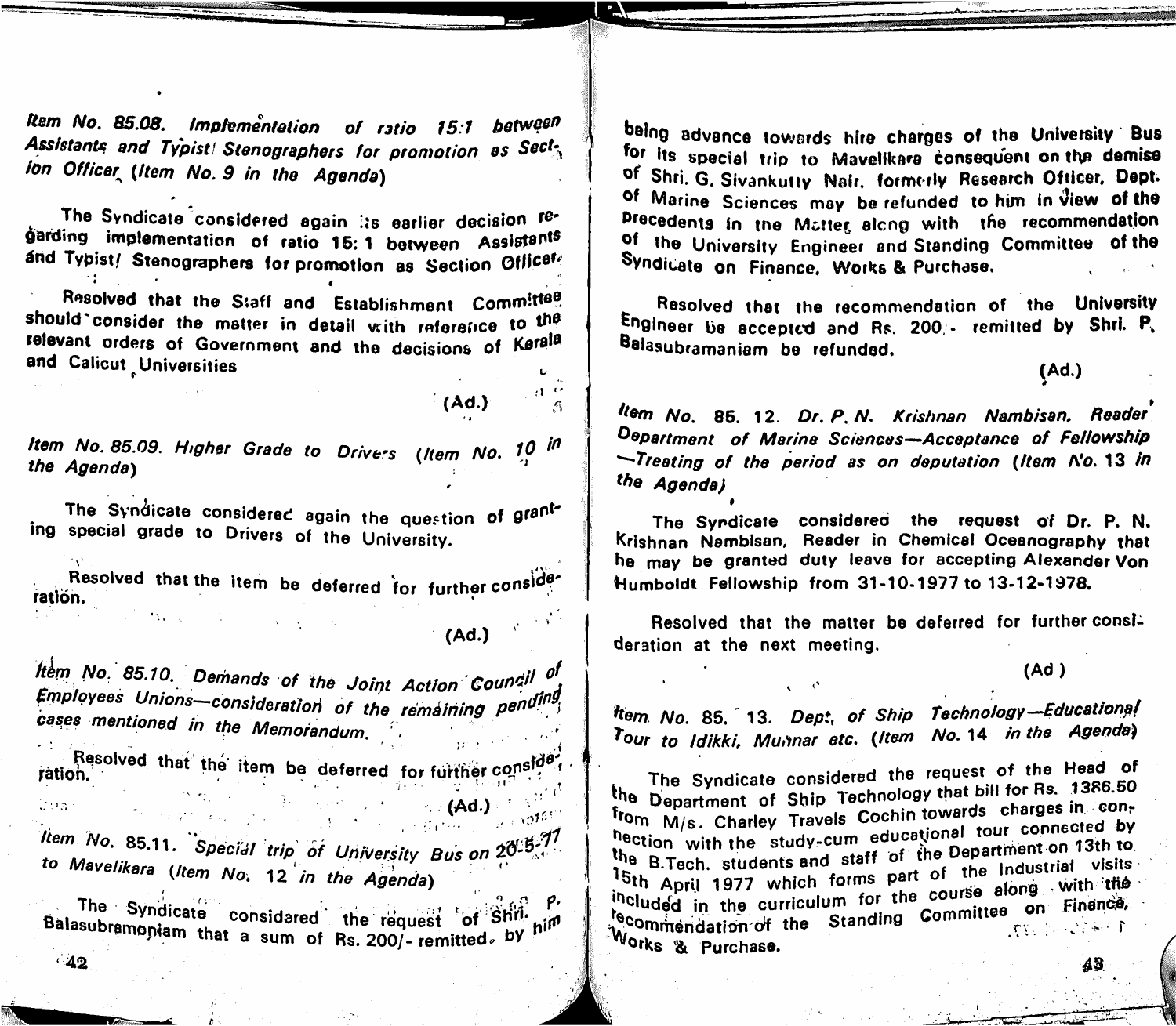Resolved that the expenditure incurred be sanctioned as a special case but the Head of the Department be instructed not to proceed on study tours without prior permission from the University.

 $(Ad.)$ 

Item No. 85. 14 Admission of Shri. N. V. Sasidhéran to M. Sc. Meteorology course (Item No. 38 in the supplementary Agenda for 1-10-1977)

 $\bullet$ 

 $\mathbf{A}$ 

The Syndicate considered the request of Shri. N. V. Sasidharan, Senior Odserver in the India Meteorology Department, Cochin-4 for admission to M. Sc. Meteoralogy Department along with the recommendation of the Standing Committee on Academic Matters.

Resolved that Shri. N. V. Sasidharan be admitted M. Sc. Meteorology Course and an additional seat 10 sanctioned for the purpose.  $b^{\theta}$ 

 $(Ac.)$ 

Ifem No. 85.15 Admission of Bangladesn nominees to M. Sc. (Marine Biology) under the scheme of Scholarships Fellowships for nationals of Bangladesh (Irem No. 40 in the supplementary Agenda)

The Syndicate considered the proposal for admitting nationals of Bangladesh to the M. Sc. Course in Industrial Fisheries along with the recommendation of the Standing Committee on Academic Matters.

. Resolved that Shri. Z. M. Golam Sarwar Jehangir be <sup>ad</sup> <sup>a</sup> mitted to M. Sc. course in Industrial Fisheries.

 $\therefore$  The meeting came to a close at 4 P. M. University Buildings, Tripunithura,  $10 - 10 - 1977$ 

REGISTRAR

## Annexure I

## UNIVERSITY OF COCHIN

Minutes of discussions the members of the Syndicate had with the Minister for Education at the Tourist Bungalow Alwaye at 8.30 A. M on 19-9-1977 (in pursuance of the Syndicate decision on 7-9-1977)

Present:-

- 1. Minister for Education
- 2. Dr. C. P. Kuriakose Pro Vice Chancellor
- 3. Dr. S. Vasudev
- 4. Dr. A. T. Markose
- 5. Shri. Jose T. Mookken
- 6. Shri. A. K. Hameed
- 7. Prof. C. T. Benjamin
- 8. Shri. V. Narayanan Nayar
- 9. Shri. K. A. Mohammed
- 10. Dr. M. V. Pylee

The matters arising out of the transfer of the Engineering College, Trichur to Cochin University under Section 60 of the Cochin University Act, the recommendations made at the meeting held in the room of special Secretary to Government, Higher Education Department on 11-3-1977 and the subsequent representations from the local public of Trichur and the staff and students of the College against the transfer were briefly discussed. The following conclusions were arrived at: 45